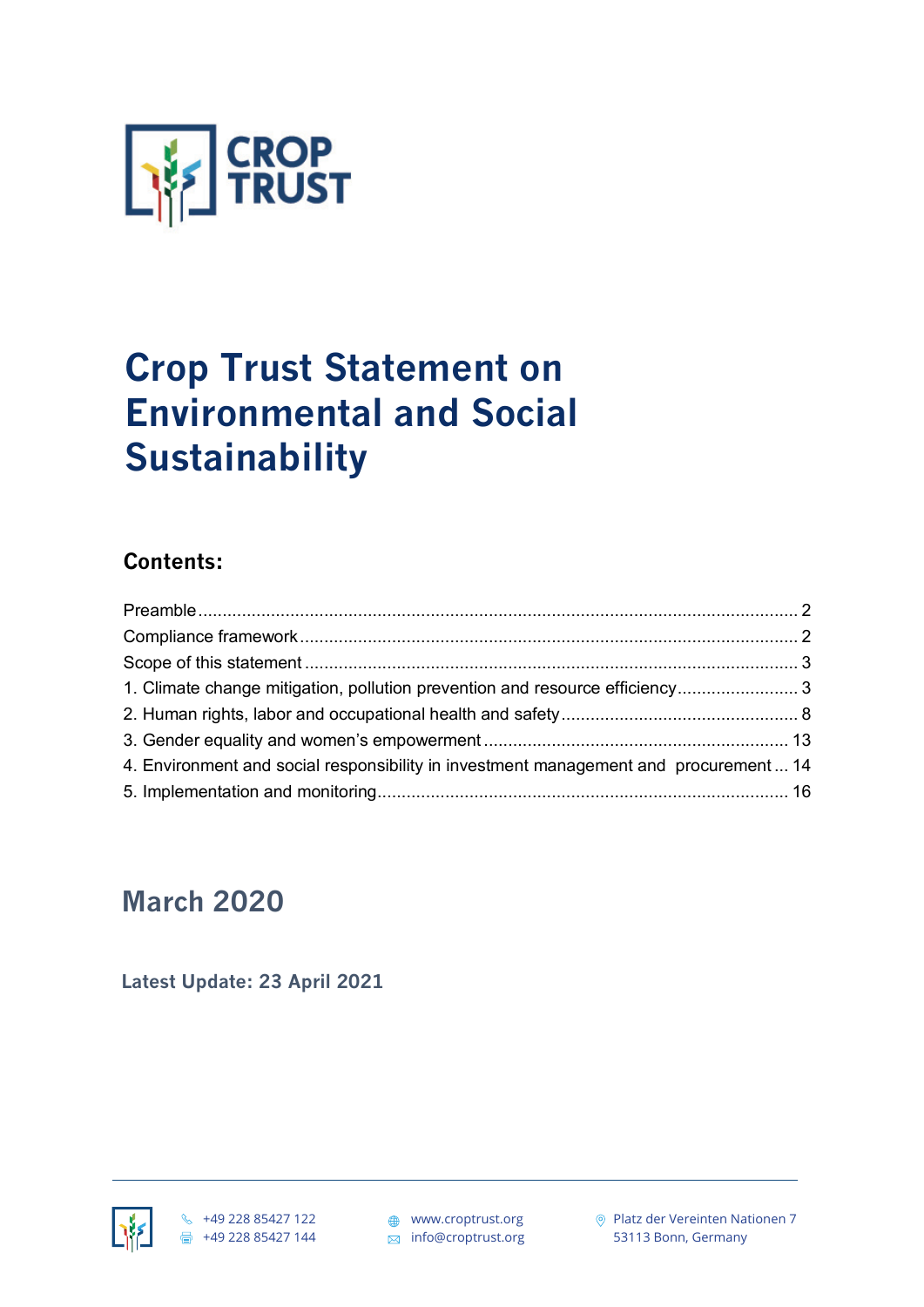# **Preamble**

 $\overline{a}$ 

The Crop Trust is an autonomous international organization, established under international law. The mission of the Crop Trust is to ensure the conservation and availability of the world's crop diversity for future food security. The Crop Trust is dedicated to promoting environmental and social sustainability in the pursuance of its mission. In particular, the Crop Trust is committed to mitigating climate change by reducing its carbon footprint, preventing pollution, utilizing resources more efficiently, respecting and protecting human rights, promoting gender equality and ensuring environmental and social sustainability in its investment management.

# **Compliance framework**

The Crop Trust is committed to carrying out its operations in compliance with all applicable environmental, occupational health and safety and social laws and regulations, international norms, Conventions, Treaties and Agreements<sup>1</sup>. This includes but is not limited to:

- the fundamental conventions of International Labor Organization;
- the United Nations Universal Declaration of Human Rights:
- the UN Convention on the Elimination of Discrimination against Women (CEDAW);
- the UN Convention on the Rights of Persons with Disabilities;
- the International Covenant on Civil and Political Rights;
- United Nations Guiding Principles on Business and Human Rights;
- the United Nations Convention on the Rights of the Child;
- relevant resolutions of the UN Security Council, and in particular those the Resolutions on Women, Peace and Security;
- the United Nations Convention Against Corruption;
- the anti-money laundering and terrorism financing standards and best practices identified of the Financial Action Task Force (FATF)<sup>2</sup>;
- relevant guidelines and principles of other major financing institutions such as those of the "Anti-Money Laundering & Countering Financing of Terrorism Risk Management" of the International Finance Corporation (IFC);
- United Nations Principles for Responsible Investment (PRI);
- $\bullet$  the Ten Principles of the United Nations Global Compact<sup>3</sup>;
- UN Personal Data Protection and Privacy Principles.

The Crop Trust also operates within the context of applicable international agreements on environmental and climate protection and conservation of natural resources such as the United Nations Framework Convention on Climate Change (UNFCCC), the Paris Agreement enacted in 2016, the Convention on Biological Diversity (CBD), the Convention to Combat Desertification (UNCCD), the Rio Declaration on Environment and Development, the Kyoto Protocol, the International Treaty on Plant Genetic Resources for Food and Agriculture (ITPGRFA), the Nagoya Protocol on Access to Genetic Resources and the Fair and Equitable Sharing of Benefits Arising from their Utilization, to name some of the most significant.

<sup>1</sup> This document covers the Crop Trust's compliance with environmental and social responsibilities. The Crop Trust's compliance with legislation, national and international regulations and good practices on financial accountability and data privacy and protection, are covered in the "Crop Trust Statement on Financial Accountability, Due Diligence, Anti-Corruption and Other Financial Crimes" and the "Crop Trust Guiding Principles on Data Privacy and Protection".

<sup>&</sup>lt;sup>2</sup> The Financial Action Task Force (FATF) is an independent inter-governmental body that develops and promotes policies to protect the global financial system against money laundering, terrorist financing and the financing of proliferation of weapons of mass destruction. The FATF Recommendations are recognized as the global anti-money laundering (AML) and counter-terrorist financing (CFT) standard.

<sup>&</sup>lt;sup>3</sup> The Ten Principles of the United Nations Global Compact are derived from: the Universal Declaration of Human Rights, the International Labor Organization's Declaration on Fundamental Principles and Rights and Work, the Rio Declaration on Environment and Development and the United Nations Convention Against Corruption and set forth the fundamental responsibilities or organizations in the areas of human rights, labor, environment and anti-corruption.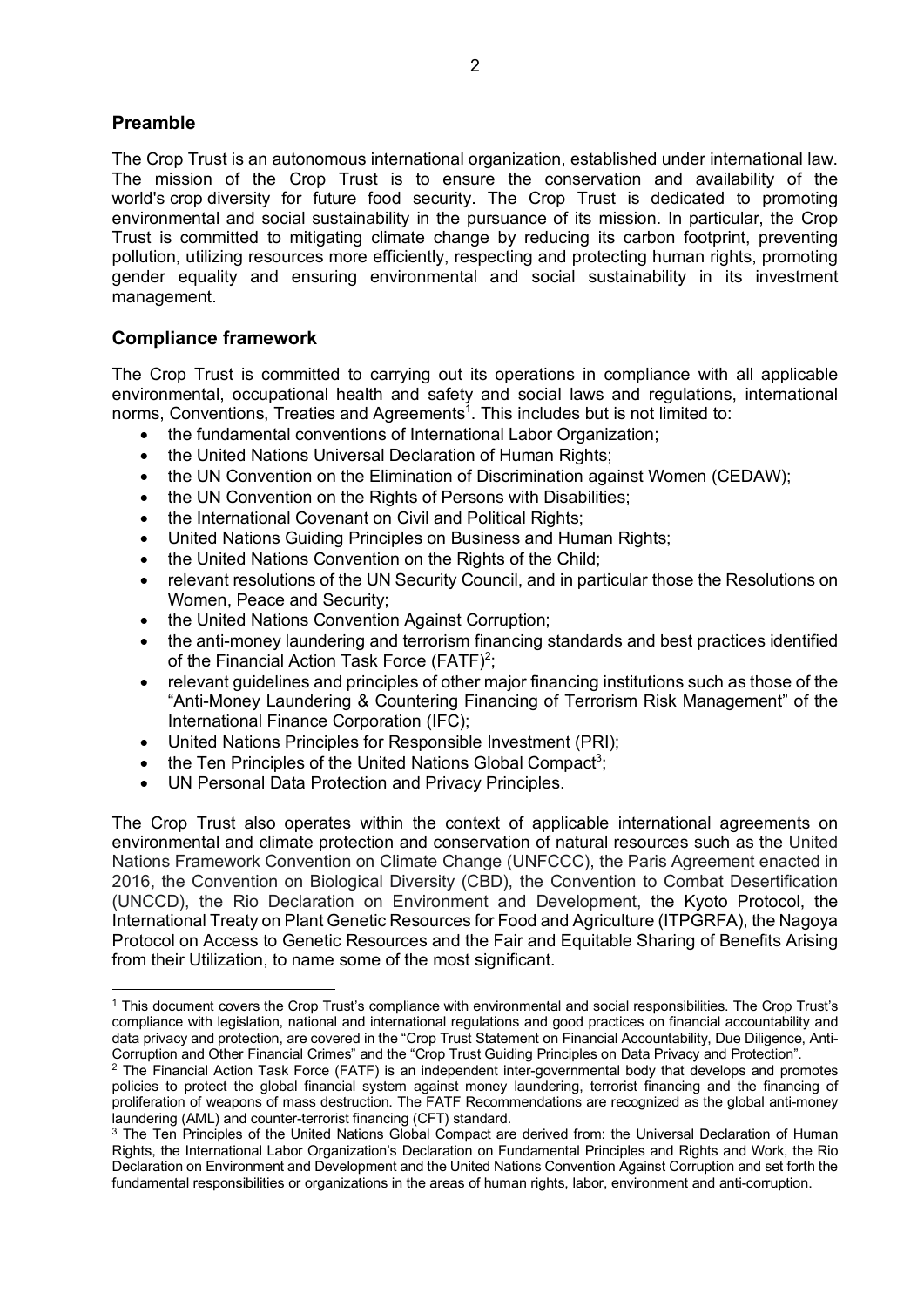The Crop Trust is also committed to carrying out its activities in accordance with relevant compliance covenants set forth by the European Union, the Federal Republic of Germany (and its major financing institutions), as well as those of other major financing institutions, recognizing that these compliance covenants represent wholesome business and operational practices and furtherance of business integrity. For example, in relation to environmental and social sustainability, the Organization embraces the environmental and social guiding principles set forth in KfW Development Bank's Sustainability Guideline "Assessment of Environmental, Social and Climate Performance: Principles and Process" and its declaration on human rights.

It should be mentioned, in this context, that in the context of one of its major projects (Seeds for Resilience), the Crop Trust underwent an "Environmental and Social Due Diligence" screening by KfW Development Bank. This KfW screening aims to determine the environmental, social and climate risks of organizations being considered for potential financial cooperation. This assessment is made against relevant national standards and requirements, KfW's own environmental and safety assessment standards as well as the environmental and safety standards of the World Bank Group and the International Finance Corporation (IFC) (and EU standards where applicable) as well as the core labor standards of the International Labor Organization (ILO). Furthermore, this screening takes into account the requirements of the human rights guidelines of the BMZ and the UN Basic Principles Guidelines on Development-based Evictions and Displacements. As a result of this screening/appraisal by KfW Development Bank, the Crop Trust was classified as Category C "expected to have no or only minor adverse environmental and social impacts or risks… and does not require any particular protection, compensation or monitoring measures".

In addition to its commitment to comply with applicable international norms, Conventions, Treaties and Agreements as mentioned above, the Crop Trust ensures that all activities are consistent with its Executive Board approved Rules and Regulations as are amended time to time.

Consistent with these commitments, the Crop aims to fulfil its responsibility of conducting environmental and social due diligence in all of the activities it supports. Translating these commitments into successful outcomes depends on the joint efforts of the Crop Trust, its staff, and its partners.

# **Scope of this Statement**

| 1. Climate change mitigation, pollution prevention and resource efficiency 3 |  |
|------------------------------------------------------------------------------|--|
|                                                                              |  |
|                                                                              |  |
|                                                                              |  |

4. Environment and social responsibility in investment management and procurement ..... 14

# **1. Climate change mitigation, pollution prevention and resource efficiency**

As mentioned above, the mission of the Crop Trust is to ensure the conservation and availability of crop diversity for food security worldwide. Crop diversity is central to food security. It underpins today's production and provides the raw material needed for ensuring continuing supplies tomorrow, in the face of a rapidly changing world. The fight to achieve food security and end hunger is one of the greatest challenges facing the world. Rising populations, diminishing resources and deteriorating environments only raise the stakes. It has thus never been more critical to conserve crop diversity. We need the greatest diversity of crops to secure our food supply at a time when we are making unprecedented demands, and putting unprecedented pressure on our environment.

The Crop Trust thus recognizes that climate change is a serious global challenge and that climaterelated impacts are threatening the foundation of our food and may impede economic and social well-being and development efforts globally. It further recognizes that all nations and organizations large and small have a responsibility to make every effort to promote sustainable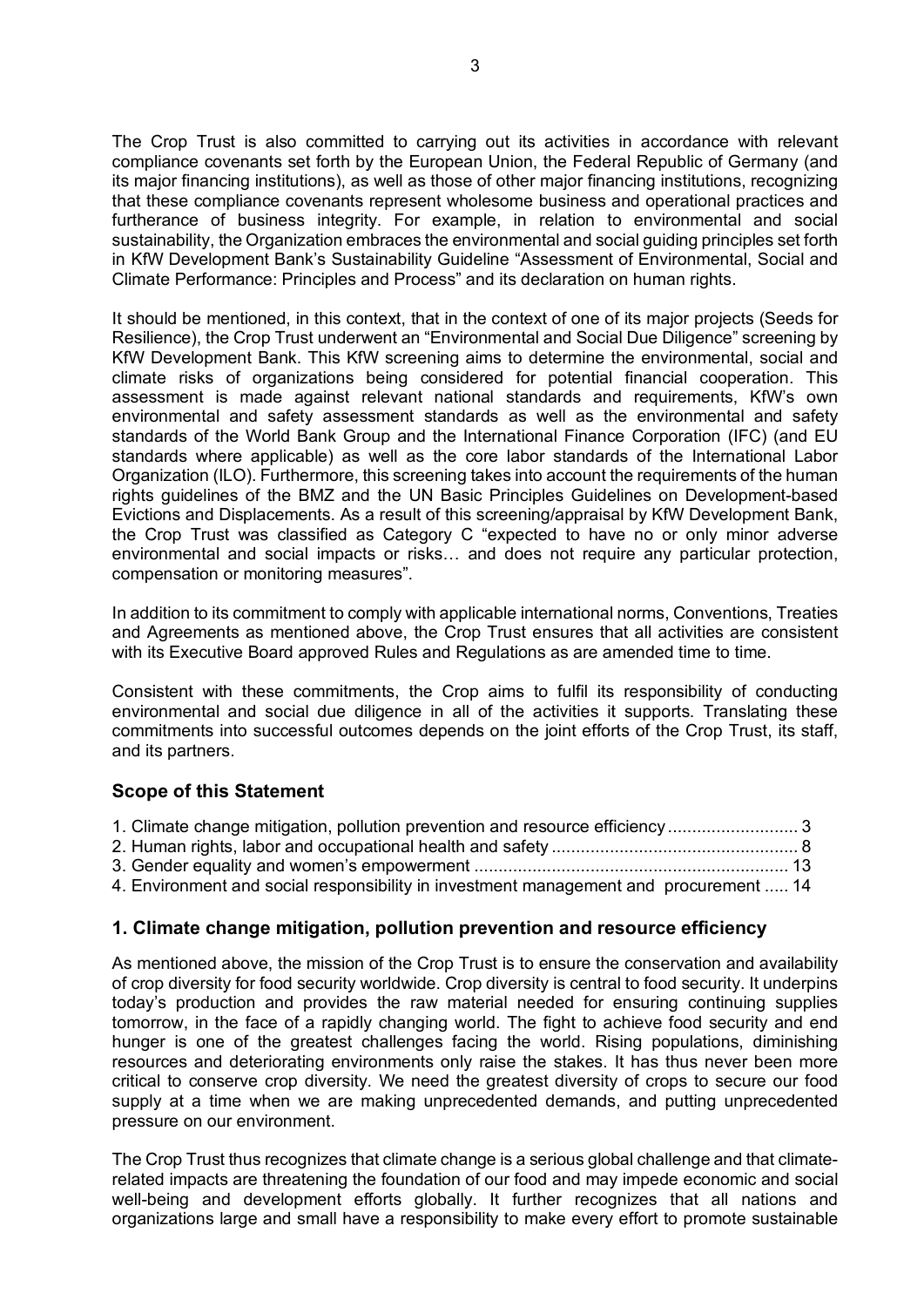practices aimed to reduce greenhouse gas emissions by adopting and employing climate-friendly practices, to reduce pollution and to utilize natural resources more efficiently.

The Crop Trust pursues this objective through the adoption of climate-friendly practices, policies and procedures and by sensitizing staff to the importance of this important global challenge and impact that they can have as individuals and as staff of the Organization.

# **1.1 Measuring, reducing and offsetting its carbon footprint**

The Crop Trust supports the Paris Agreement, enacted in 2016, which commits all parties to adhere to nationally determined long-term strategies for reducing greenhouse gas emissions. In line with the UN Climate Neutral strategy, the Crop Trust is engaged in measuring, reducing and offsetting its greenhouse gas emissions.

#### **A. Measuring its carbon footprint**

It is important to measure greenhouse gas emissions in a consistent and transparent manner so that areas for improvement can be identified. The Crop Trust regularly measures its greenhouse emissions from business travel through its travel provider and utilizes the data to assess how the Organization can further reduce its carbon footprint.

# **B. Reducing its carbon footprint**

Air, car or train, modern transportation modes are among the largest sources of greenhouse gas emissions. According to the International Air Transport Association (IATA), aviation contributes about 2% of the world's global carbon emissions. The climate effect of emissions from aviation is significantly greater than other modes of transport (since the greenhouse gases formed at higher altitudes persist longer than those formed at the surface and also have a stronger warming potential). Additionally, in air travel, carbon emissions vary depending on where passengers sit and whether they are taking a long-haul flight or a shorter one. According to the Department for Business, Energy and Industrial Strategy (BEIS) carbon emissions for long-haul flights (per passenger per kilometer travelled) are about three times higher for business class and four times higher for first class. This is because there is more space per seat, so each person accounts for a larger amount of the whole plane's pollution. Taking off uses more fuel than cruising. For shorter flights, this accounts for a larger proportion of the journey. And it means lower emissions for direct flights than multi-leg trips.

With this in mind, the Crop Trust takes the following specific actions with the aim of reducing its carbon footprint:

- Incorporates environmental considerations into its travel policies and procedures and its business operations.
- Undertakes a variety of travel measures with the aim of reducing its carbon footprint:
	- Strives to limit staff travel and travel of project partners by prioritizing, encouraging and facilitating, where possible, the use of phone, video, and online meetings and conferences in place of in-person meetings.

In this regard, when approving travel requests, supervisors are obliged to confirm that the physical presence of the staff member is required to achieve the desired results and that the travel could not have been avoided through and exchange by Skype/phone. Video conference facilities at HQ as well as corporate mobile phones and laptops are being made available for staff accordingly and should be utilized for this purpose.

• Prioritizes less carbon intensive travel by rail where possible.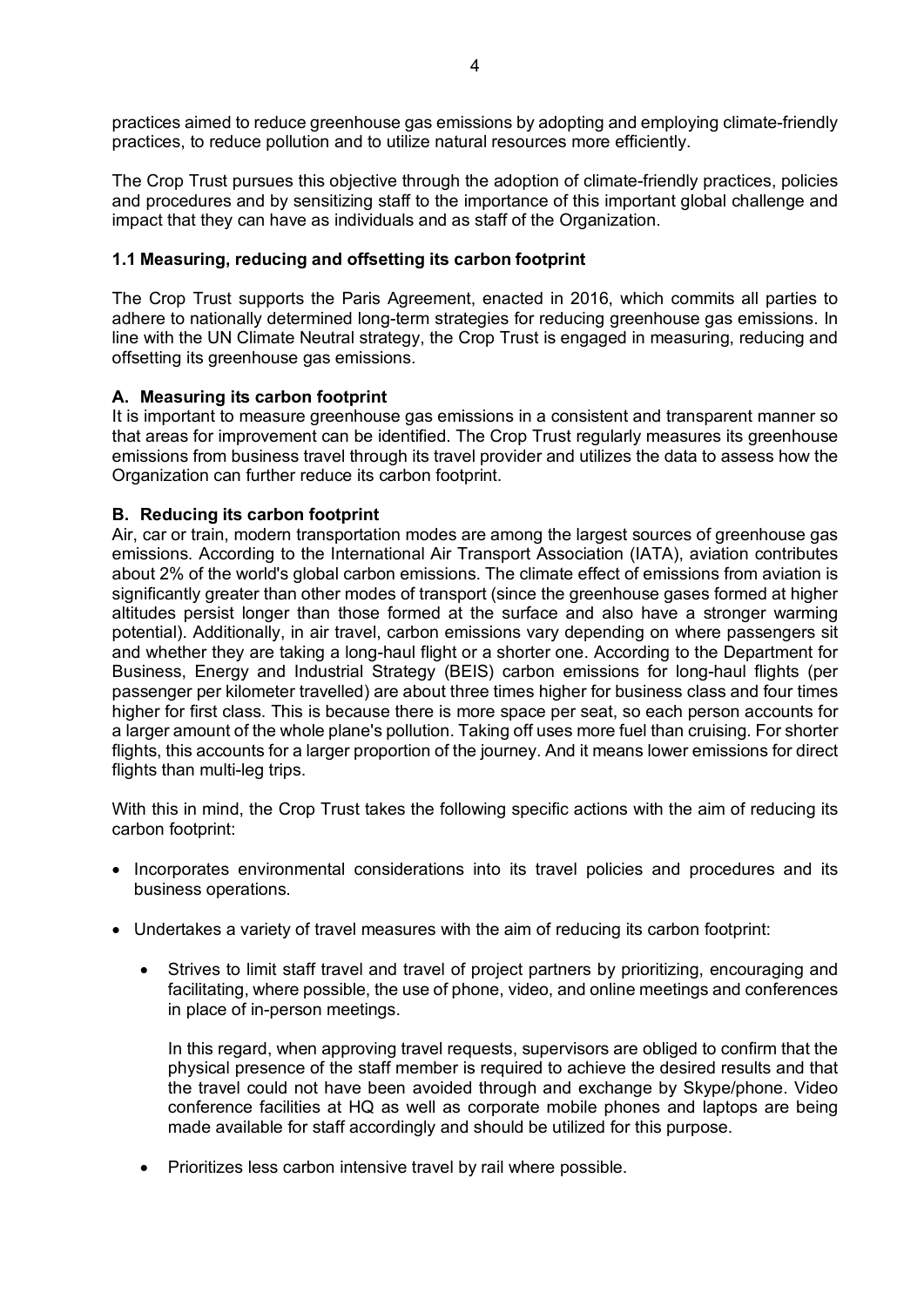Staff members are encouraged to travel by train within Germany and to destinations in neighboring countries. In this regard, the Travel Office will, by default, book train connections if possible, including if the costs are higher than travel by air. Normally, only if the travel time by train exceeds the travel time by air by more than 100%, air travel can be considered. In the event that a staff member holds a discount card from the German railway system (Bahncard), the staff member is encouraged to make this discount card available for official duty travel bookings of the Crop Trust. The Crop Trust systematically captures the savings resulting from the staff member's railway discount card for the organization. Provided the savings for the organization exceeds the subscription fee for the discount card, the Crop Trust will reimburse the staff member the subscription fee. Claims for reimbursement of the discount card subscription fee must be initiated by the staff member one month before end of the annual subscription. Should the accumulated savings for the organization exceed the annual subscription fee of the discount card, reimbursement will be authorized. Such costs are charged to the core budget.

• Where air travel cannot be avoided, the Crop Trust prioritizes less carbon intensive routes (most direct routing) and mode of travel, for example, by utilizing economy class air travel.

When selecting a travel route for staff member's duty travel, the Travel Office systematically takes into account the  $CO<sub>2</sub>$  impact of the available air routes. When selecting a duty travel itinerary,  $CO<sub>2</sub>$  emissions is one of the criteria systematically considered in the travel bookings along with cost effectiveness, timing and flight safety. In determining the  $CO<sub>2</sub>$  emission of each of the routings, the Travel Office depends on the information provided by the airlines since it is not only the air travel distance and stopovers have an impact on the  $CO<sub>2</sub>$  emission, but also the booking class of the ticket (business, premium eco, economy).

- Where official travel by car is required and assessed as the most appropriate method, the Crop Trust encourages car-pooling where multiple staff members are travelling to the same destination.
- Has a dedicated staff member who is responsible for coordinating efforts, staying abreast of the topic and leading periodic staff awareness campaigns (for example, regarding reducing plastic waste, conserving energy, etc.).
- Educates all staff on carbon accountability and promotes environmental awareness among our employees by training, sensitizing and informing them about environmental issues and encouraging them to work in an environmentally responsible manner. When employees understand why they are being told to change long-time habits, they more likely to adopt and promote eco-conscious policies.
- Encourages input on workplace environmentally-friendly actions and energy-saving ideas at staff meetings and by setting up a suggestion box.
- Encourages and promotes use of bicycles and public transportation to work (through an Agreement with the City of Bonn, the Crop Trust is able to offer reduced public transportation fees to its staff and their families).
- Encourages flexible working arrangements, i.e. working from home.
- Conserves natural resources and reducing waste by reusing and recycling.
- Encourages limiting use of printing to reduce use of ink and paper, prioritizes web-based versions of publications over print-based.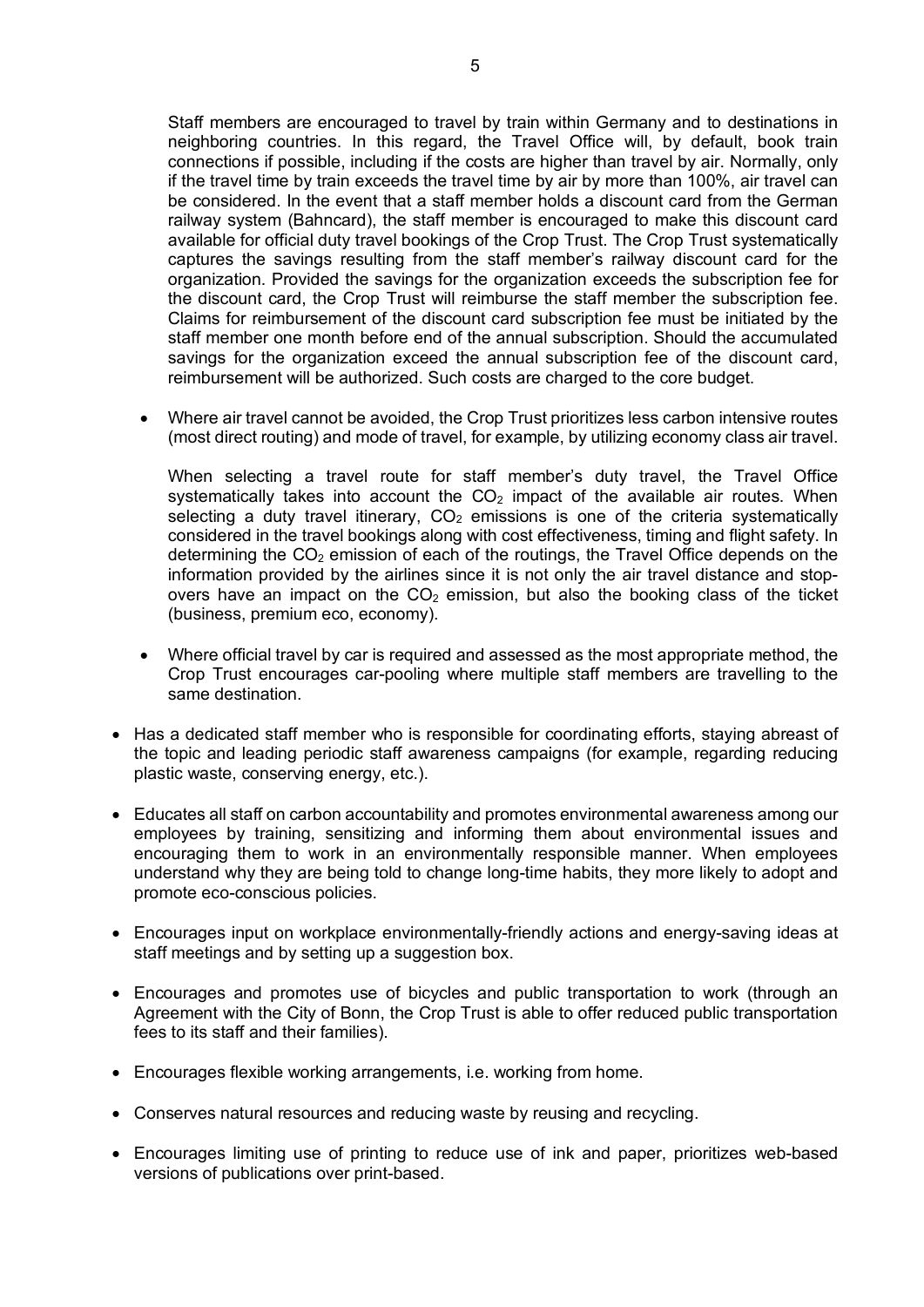- Avoids disposable cups, stirrers, plates and cutlery in office kitchen and break rooms and at meeting events by providing reusable glass, utensils, glassware and crockery.
- Promotes responsible use and conservation of natural resources (for example, encouraging use of natural light and ventilation in offices, moderating use of heating, conserving electricity and water).
- Practices green procurement and prioritizes selection of suppliers who promote sound environmental policies. In its bidder qualification questionnaire "Supplier Self-Assessment" potential suppliers are requested to confirm whether they respect and abide by the UN Global Compact's Ten Principles (which are derived from: the Rio Declaration on Environment and Development, the Universal Declaration of Human Rights, the International Labor Organization's Declaration on Fundamental Principles and Rights at Work, and the United Nations Convention Against Corruption) and includes an assessment of whether the suppliers (amongst other requirements):
	- o support a precautionary approach to environmental challenges;
	- o undertake initiatives to promote greater environmental responsibility;
	- $\circ$  encourage the development and diffusion of environmentally friendly technologies.

This allows the Crop Trust to identify and assign greater weight in the selection of suppliers who confirm that they meet these criteria.

• Upon taking up its operations in its Bonn Headquarters, the Organization ensured that all office renovation work and that paint, flooring and adhesives used in the Crop Trust offices were line with the German standards and that air conditioning units and other appliances are high energy-efficiency models.

#### **C. Offsetting its carbon footprint**

Offsetting  $CO<sub>2</sub>$  emissions must go hand-in-hand with the Crop Trust's ambitious internal carbon emissions reduction strategy. While the primary aim of the Crop Trust is to reduce its carbon footprint, it recognizes that it is not possible to entirely eliminate its carbon footprint (for example, in some cases it is required that staff are required to be physically present in various occasions abroad, and energy, heating and use of other resources is required). Offsets are thus viewed as an important mechanism to compensate the emissions that cannot be reduced.

Data on the CO<sub>2</sub> emission in tons for each of the Crop Trust's flight bookings is readily available through the airlines. At the stage of purchasing the ticket, the Travel Office sets aside an amount for compensation for the CO<sub>2</sub> emissions of the booked flight. The compensation expenses are systematically included and charged as part of the ticket price. At the end of the year, the accumulated amount is made available by the Crop Trust's travel agency and is donated to a dedicated re-forestation project selected by the Crop Trust. In this regard, a Crop Trust committee with representatives from across the Organization, including the Science, Corporate Operations and Finance teams selects a project in line with the strictest standard available for climate protection projects on a yearly basis.

#### **1.2 Crop Trust partners and environmental responsibilities compliance**

In addition to the Crop Trust's efforts to reduce its own carbon footprint, it further recognizes its responsibility to communicate and pass on the requirement for compliance with environmental responsibilities to its partners and suppliers.

#### *Scientific and technical partners*

Contractual arrangements with partners set forth the Crop Trust's expectations with regard to environmental and social responsibilities (in addition to other ethics, financial accountability, anticorruption and anti-terrorism requirements). For example, with regard to environmental and social responsibilities, Project Agreements with the Crop Trust require that prospective partners: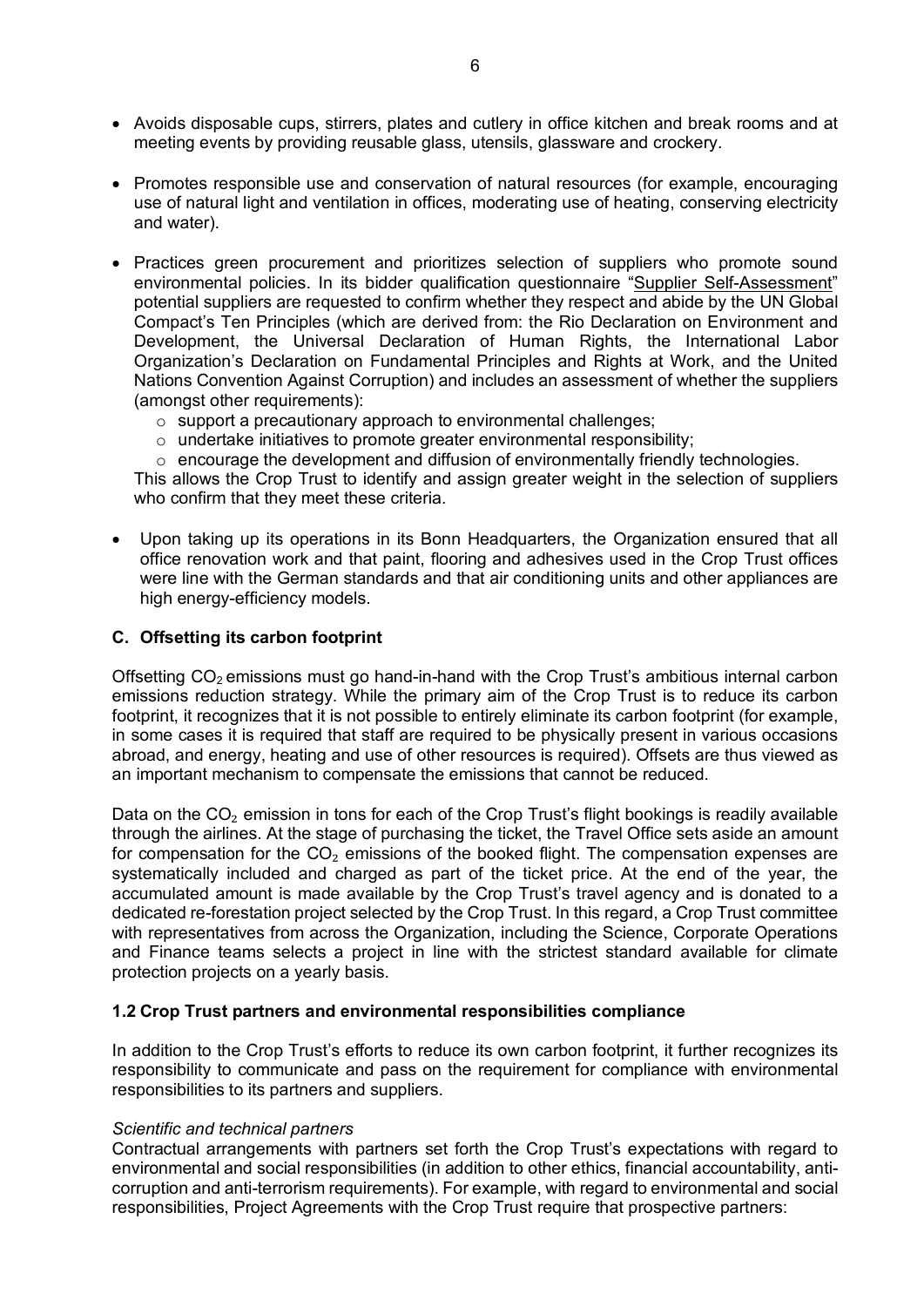- Carry out their own operations in accordance with sound administrative, technical, financial, economic, environmental and social standards and practices;
- Have ethical guidelines and relevant systems in place for preventing, reporting and dealing with matters of discrimination, including sexual harassment, sexual exploitation, sexual abuse and gender-based violence;
- Respect the principles of the UN Declaration on the Elimination of Violence against Women and the UN Convention on the Elimination of All Forms of Discrimination against Women (CEDAW) in carrying out the project;
- Agree not to discriminate against persons with disabilities in the implementation of the Project and to make every effort to respect the principles of the UN Convention on the Rights of Persons with Disabilities.

The Project Agreements set forth numerous other requirements regarding financial accountability of prospective scientific and technical partners. For the complete listing of requirements of prospective partners of the Crop Trust (in relation to financial accountability and environmental and social responsibilities and obligations), please refer to the standard Terms and Conditions in the Crop Trust "Project Agreement" template. The Terms and Conditions of these Agreements are provided to all prospective partners in advance of formalizing agreements with them and request that they confirm their ability to comply with these Terms and Conditions. All partners who are selected are required to sign these Agreements, solidifying their commitment to the obligations set forth in those Terms and Conditions.

Project Agreements also set forth penalties in the event of non-compliance with these requirements. Specifically, Project Agreements specify that "The Crop Trust shall monitor the Project Partner's compliance…and reserves the right to terminate with immediate effect and/or claim repayment of all or parts of the Project Funds". The Crop Trust further ensures that any specific compliance covenants of its donors are transferred to partners through its downstream agreements. Partners are required to agree to compliance with these provisions, which they are requested to review prior to signature. The Crop Trust carries out monitoring of projects with annual reporting and conducts visits to all partners at least once within the lifetime of a project. Additional compliance monitoring occurs in accordance with specific donor requirements and guidelines, for example, KfW Development Bank's "Sustainability Guideline: Assessment of Environmental, Social, and Climate Performance: Principles and Process".

#### *Suppliers*

With regard to suppliers, the Crop Trust employs its environmental and social responsibilities in the procurement tendering process in its bidder qualification questionnaire "Supplier Self-Assessment" in which potential suppliers are requested to confirm whether they respect and abide by the UN Global Compact's Ten Principles which are derived from: the Universal Declaration of Human Rights, the International Labor Organization's Declaration on Fundamental Principles and Rights at Work, the Rio Declaration on Environment and Development, and the United Nations Convention Against Corruption. This allows the Crop Trust to identify and assign greater weight in the selection of suppliers who confirm that they:

- support and respect the protection of internationally proclaimed human rights;
- are not complicit in human rights abuses;
- uphold the freedom of association and the effective recognition of the right to collective bargaining;
- are committed to elimination of all forms of forced and compulsory labor;
- are not engaged in child labor;
- support a precautionary approach to environmental challenges;
- undertake initiatives to promote greater environmental responsibility;
- encourage the development and diffusion of environmentally friendly technologies;
- work against corruption in all its forms, including extortion and bribery.

For procurement of suppliers over certain thresholds (as defined in the "Procurement Policies and Procedures Manual" and in line with procurement guidelines and regulations of major financing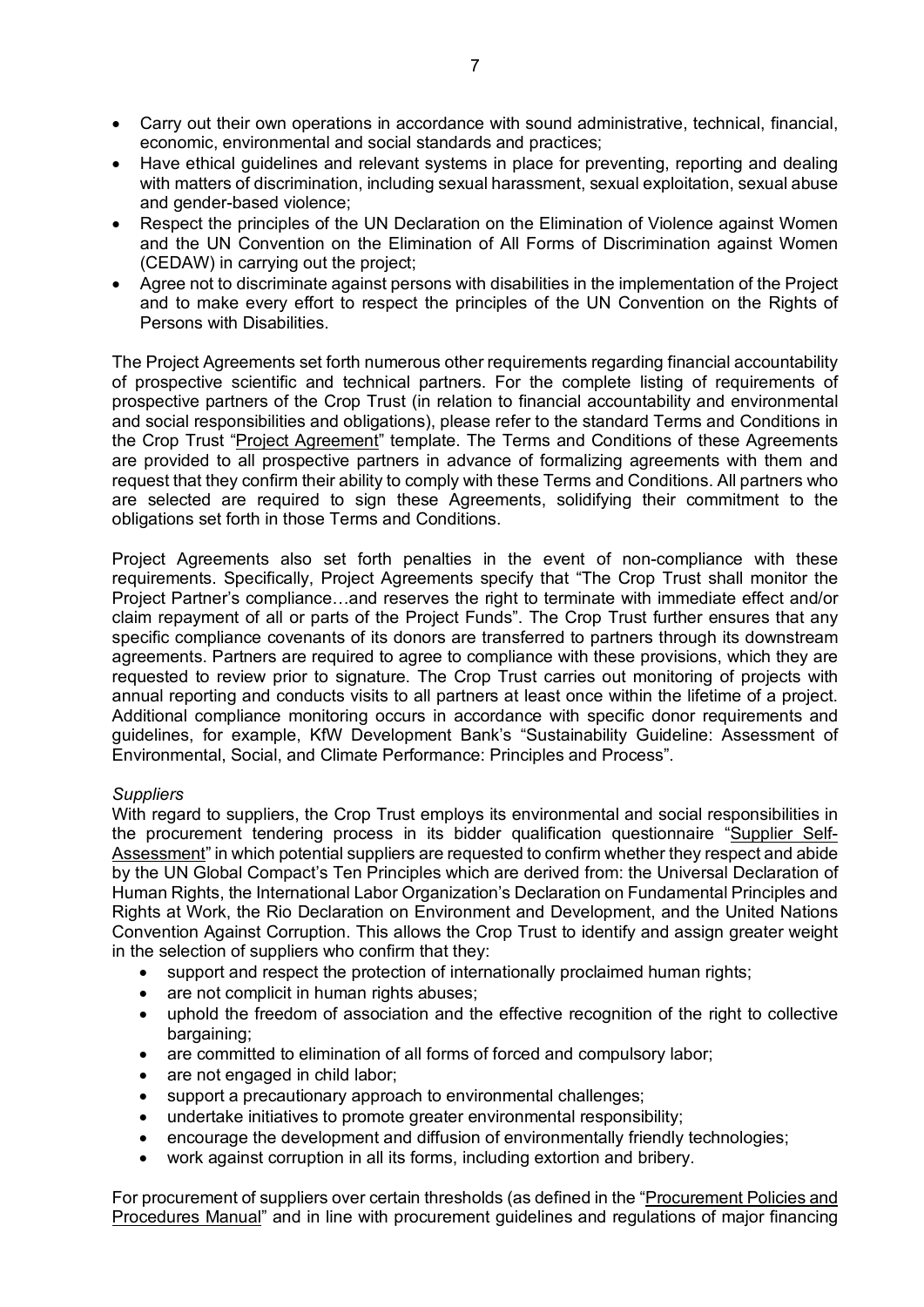entities such as the EU, the Federal Republic of Germany and its major financing institutions), the Crop Trust engages in a limited or open tender bidding process (according to threshold). As part of this process, applying entities are required to complete a "Declaration of Undertaking" in which they acknowledge and state that they (and any of their sub-contractors) meet the Terms and Conditions of the contract, should they be awarded the tender. These Terms and Conditions cover a range of requirements relating to financial accountability, environmental and social responsibilities, including human rights and occupational safety. For example in relation to environmental and social responsibilities, by signing this Declaration, bidders commit to complying with and ensuring that their Sub-contractors and major suppliers under the Service Agreement "comply with international environmental and labor standards, consistent with laws and regulations applicable in the country of implementation of the Contract and the fundamental conventions of the International Labor Organization (ILO) and other relevant international treaties".

Once suppliers are selected, the Service Agreements with those suppliers set forth the Crop Trust's expectations with regard to environmental and social responsibilities (in addition to other ethics, anti-corruption and anti-terrorism requirements) including provisions to terminate the Service Agreement in the event of non-compliance. Specifically, Service Agreements specify that "The Crop Trust shall monitor the Project Partner's compliance…and reserves the right to terminate with immediate effect and/or claim repayment of all or parts of the Project Funds".

#### *Private sector engagement – charitable contributions*

When considering donations and engagement with entities from the private sector, the Crop Trust exerts its due diligence with regard to environmental responsibilities through a "Due Diligence questionnaire to support the selection of private sector partners". This questionnaire is included in the "Crop Trust Guiding Principles for Engaging with the Private Sector" and seeks to ensure that any private sector entities with which it is considering engaging (and its subsidiaries, affiliates or suppliers) meet certain criteria. With regard to environmental responsibilities this questionnaire asks potential private sector partners to confirm whether they:

- support a precautionary approach to environmental challenges;
- undertake initiatives to promote greater environmental responsibility;
- undertake the development and diffusion of environmentally friendly technologies;
- are listed on any sustainability or environmental, social and governance (ESG) indices.

# **2. Human rights, labor and occupational health and safety**

The Crop Trust commits to upholding human rights, and to avoiding and eliminating any adverse human rights impacts resulting from its operations.

Meeting this responsibility requires that appropriate policies and procedures are in place, are in conformity and aligned with important international and national standards, Treaties and regulations on human rights, labor and working conditions. Meeting this responsibility also requires ensuring access to effective grievance mechanisms that allow for the early indication of, and prompt remediation of various staff- and project-related grievances.

As indicated above, the Crop Trust embraces the important ethical principles embodied in international agreements and Treaties surrounding human rights, labor conditions and occupational health and safety, including but not limited to fundamental conventions of the International Labor Organization, the United Nations Universal Declaration of Human Rights, the UN Convention on the Elimination of Discrimination against Women (CEDAW), the UN Convention on the Rights of Persons with Disabilities, the International Covenant on Civil and Political Rights (in particular Part III), United Nations Guiding Principles on Business and Human Rights and other conventions and carries out its activities in compliance with these covenants.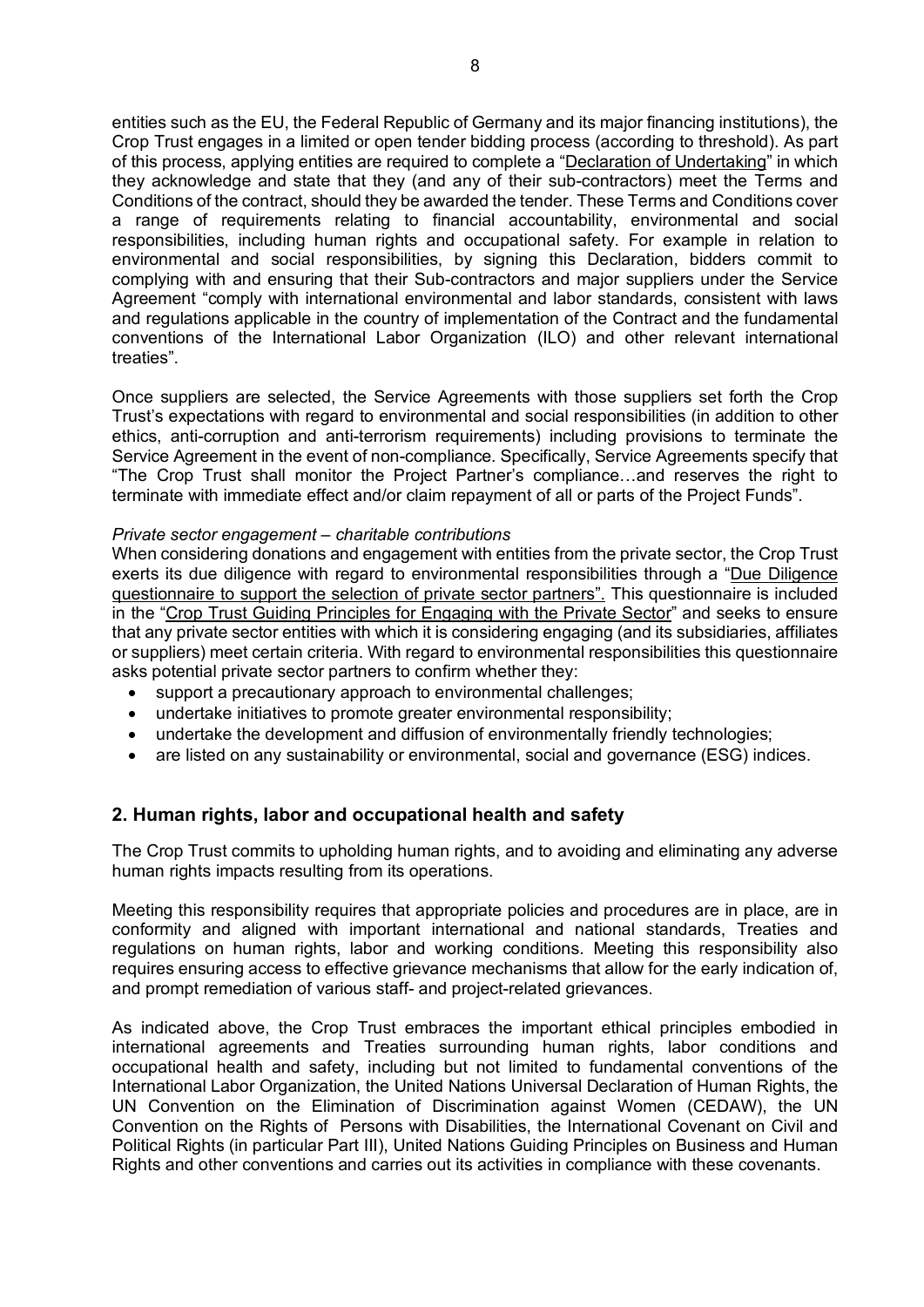The Crop Trust is also committed to carrying out its activities in accordance with relevant compliance covenants set forth by the European Union, the Federal Republic of Germany (and its major financing institutions), for example, the principles set forth in KfW Development Bank's Sustainability Guideline "Assessment of Environmental, Social and Climate Performance: Principles and Process" and its declaration on human rights, the Code of Ethics of the German Corporation for International Cooperation GmbH (GIZ), as well as relevant compliance covenants of other major financing institutions such as the "Environmental, Health and General Safety Guidelines" of the International Finance Corporation (IFC).

# **A. Crop Trust commitment to staff safety and well-being**

The Crop Trust considers its staff its most important asset. The Crop Trust devotes considerable resources towards ensuring their well-being and the establishment of a productive environment. The "Personnel Policies and Procedures Manual (PPPM)", embody the fundamental conditions of service and the basic rights, duties and obligations of staff members of the Crop Trust and provides guidance for the uniform and equitable administration of the personnel activities. The Crop Trust's "Occupational Health and Safety Manual" sets forth the policies concerning staff safety.

As indicated in the PPPM, the Crop Trust strives to attract, retain and develop staff of the highest quality, encourages professional and personal growth, provides a safe and well-equipped work environment and provides opportunity for staff participation in matters that affect the staff and their work. The Organization is an equal opportunity employer, committed to hiring staff regardless of nationality, race, gender, religion, political persuasion, marital status, or sexual orientation. The Crop Trust strives to provide a fair and equitable treatment to its staff, and discourages all forms of unfair discrimination.

The Crop Trust's personnel policies comply with the Fundamental Conventions of the International Labor Organization and the policy has been reviewed and approved by the ILO. The Crop Trust has accepted the ILO Administrative Tribunal's (ILOAT) jurisdiction in accordance with Art. II (5) of its statute.

The Crop Trust's personnel policies (see PPPM) and the policies and regulations set forth in its "Occupational Health and Safety Manual", are in compliance with national requirements and international good practice standards and the applicable guidelines of the ILO and the World Bank Environmental Health and Safety Guidelines. Upon establishment of the Crop Trust as an independent international organization in Germany in 2013, the Crop Trust submitted its personnel policies to the German Ministry of Labor which were determined to be in compliance with German regulations.

As indicated in the PPPM, The Crop Trust pledges to seek at all times to:

- treat all staff fairly and equitably;
- actively discourage unfair discrimination in every form in employment and in its programs;
- provide a safe and well-equipped working environment;
- provide employment policies and conditions comparable to those provided by similar institutions;
- encourage and provide opportunities for personal and professional growth and advancement;
- make every reasonable effort to accommodate persons with disabilities; and
- assure staff participation in decisions and actions that concern them.

The provisions of the PPPM cover policies regarding recruitment and appointment, remuneration policies, entitlements, leave provisions, performance assessment, training, promotion, termination, grievances and appeals. These policies are in line with those of other international organizations and are in compliance with international agreements and Treaties surrounding human rights, labor conditions and occupational health and safety mentioned above.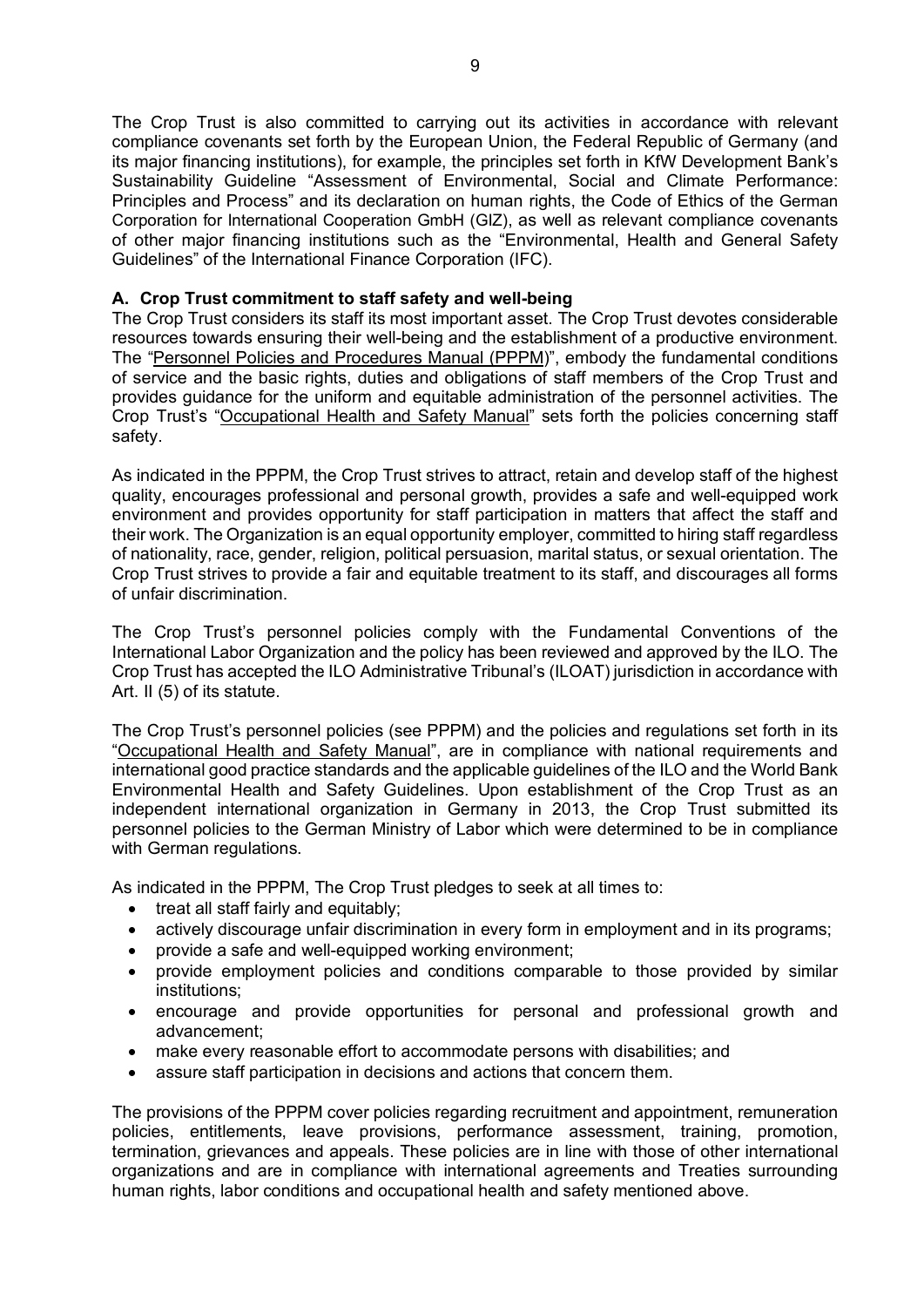Importantly, the PPPM provides a detailed description of the process for staff grievances and appeals and includes a "Whistleblower Policy" (included in Section 14 of the PPPM) for reporting misconduct without fear of retaliation. The policies and procedures for staff grievances, appeals and the "Whistleblower Policy" are aligned with ILO covenants and, as mentioned above, the ILO Administrative Tribunal serves as the judiciary body for staff grievances.

The Crop Trust sets forth its expectations with regard to the conduct of its staff in the PPPM under the section "Obligations of Staff Members" (also existing as a stand-alone "Staff Code of Conduct" which is provided to all staff and which they are required to sign acknowledging receipt of this manual upon employment). With regard to staff conduct, the manual specifies the following with regard to working relations and harassment, intimidation, and discrimination:

- The Crop Trust works to foster a corporate environment where teamwork and open communication can flourish. All Staff have a responsibility to help create such an environment.
- Staff should conduct themselves with integrity, fairness and honesty in their dealings, and treat others with dignity.
- There should be honest and open communication on professional activities, respecting lines of reporting and professional confidentiality.
- Staff should respect authority as well as use it responsibly. Use of authority for intimidation or personal favoritism will not be tolerated.
- Staff should always use discretion with respect to the privacy of colleagues. Personal correspondence should always be respected and under no circumstances should they be accessed unless prior consent of the interested person/s is given.
- Interpersonal conflicts should be handled with an open attitude through private and respectful dialogue. Staff should not allow speculations or unfounded rumors about colleagues to circulate either inside or outside the Organization, thus causing damage to the persons involved and/or the Organization itself.
- All Staff should be able to enjoy a working environment free from mental, verbal, sexual or any other form of harassment and discrimination, whether on the basis of race, national origin, religion, gender or any other form of personal identity. Accordingly, the Organization will not tolerate any action or conduct by any Staff Member that can be established as harassment or discrimination.
- General harassment is defined as unwanted conduct affecting the dignity of men and women in the workplace. It may be related to age, sex, race, disability, religion, nationality or any personal characteristic of the individual, and may be persistent or an isolated incident.
- Sexual harassment is defined as unreciprocated and unwelcome comments, gestures or physical conduct of a sexual nature that are found personally offensive and that might create an intimidating working environment.
- Any substantiated form of harassment, intimidation and discrimination will lead to disciplinary measures as provided in Article 11.2.3 of the PPPM.
- Employees have the responsibility to take assertive action if they feel they are being subjected to harassment, intimidation or discrimination regardless of who the alleged offender is, by making the unwelcome conduct immediately known to the offender, who may be unaware of the possible offense.
- Supervisors and managers are expected to:
	- set an example of high standard of professional behavior and personal conduct;
	- clearly communicate the institutional policy in these areas;
	- be alert in order to promptly detect behavior that runs counter to the principles for staff conduct set forth in this Manual;
	- ensure that any incident of unacceptable behavior is promptly dealt with and corrective action taken.

Other provisions regarding staff conduct cover safety and security, use of assets, gifts and favors, outside activities, conflict of interest, political activities, security of information, privileges and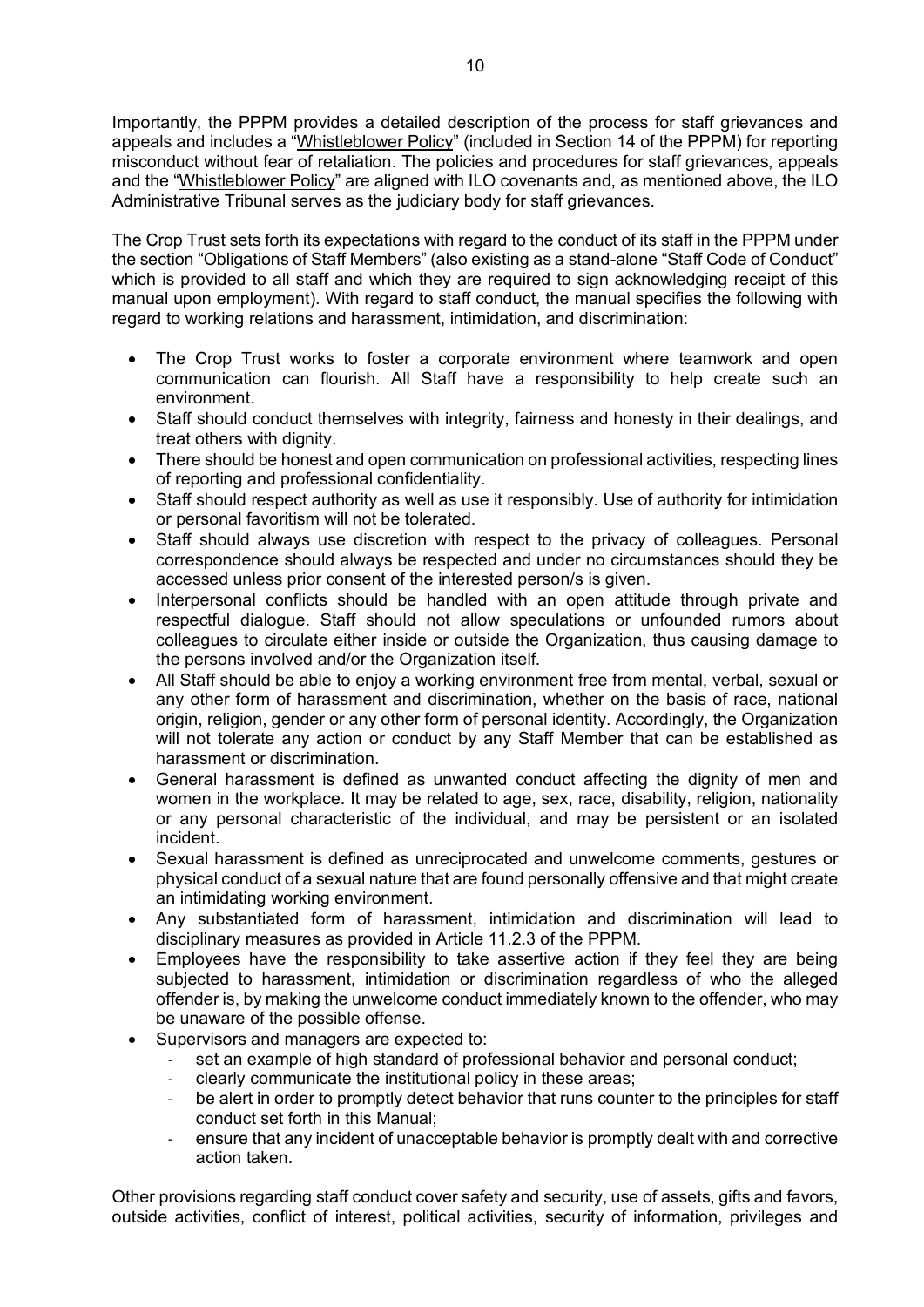immunities, and intellectual propriety rights. For more information on specific Crop Trust policies in these areas, please see the PPPM.

With regard to occupational health and safety, as indicated above the Crop Trust takes seriously the health and well-being of its employees and is committed to ensuring a safe and pleasant working environment for its staff. As indicated above, the policies on occupational health and safety are described in full in the "Occupational Health and Safety Manual".

In accordance with the German Accident Prevention Regulations, the Crop Trust has identified an internal Safety Advisor who has the responsibility of advising its staff, on work and safety procedures that are compliant with German health and safety regulations (including workspaces, office lighting, ventilation, emergency procedures, etc.). The Organization has also identified a committee focusing on the occupational health and safety needs of the Organization. The committee (composed of volunteers) also act as emergency/first-aid focal points. The committee contacted German authorities and persons responsible for the building (housing the Crop Trust offices) to ascertain the safety requirements and regularly organizes first aid and fire safety training.

# **B. The Crop Trust and its expectations towards partners and suppliers with regard to human rights and occupational safety**

The Crop Trust fully expects its suppliers and partners to be in compliance with occupational and public health and safety provisions that are consistent with international good practice standards, international norms, Agreements and Treaties.

# **Scientific and technical partners**

Contractual arrangements with partners set forth the Crop Trust's expectations with regard to human rights issues and working conditions (in addition to other ethics, anti-corruption and antiterrorism, and environmental requirements) and include the definition of penalties in the event of non-compliance. Specifically, project agreements specify that "The Crop Trust shall monitor the Project Partner's compliance…and reserves the right to terminate with immediate effect and/or claim repayment of all or parts of the Project Funds". The Crop Trust further ensures that any specific compliance covenants of its donors are transferred to partners through its downstream agreements. Partners are required to agree to compliance with these provisions, which they are requested to review prior to signature. The Crop Trust carries out monitoring of projects with annual reporting and visits all partners at least once within the lifetime of a project. Additional compliance monitoring occurs in accordance with specific donor requirements. For example, projects funded by the KfW Development Bank, include provisions for assurance monitoring which involves submission of Statements of Assurance to the Crop Trust confirming the partners have complied with all contractual requirements.

# **Suppliers**

With regard to suppliers, the Crop Trust employs a rigorous procurement process that seeks to ensure that suppliers also abide by important human rights and labor covenants. In its bidder qualification questionnaire "Supplier Self-Assessment" in which potential suppliers are requested to confirm whether they respect and abide by the UN Global Compact's Ten Principles which are derived from: the Universal Declaration of Human Rights, the International Labor Organization's Declaration on Fundamental Principles and Rights at Work, the Rio Declaration on Environment and Development, and the United Nations Convention Against Corruption. This allows the Crop Trust to identify and assign greater weight in the selection of suppliers who confirm that they (amongst other things):

- support and respect the protection of internationally proclaimed human rights;
- are not complicit in human rights abuses;
- uphold the freedom of association and recognition of the right to collective bargaining;
- are committed to elimination of all forms of forced and compulsory labor;
- are not engaged in child labor.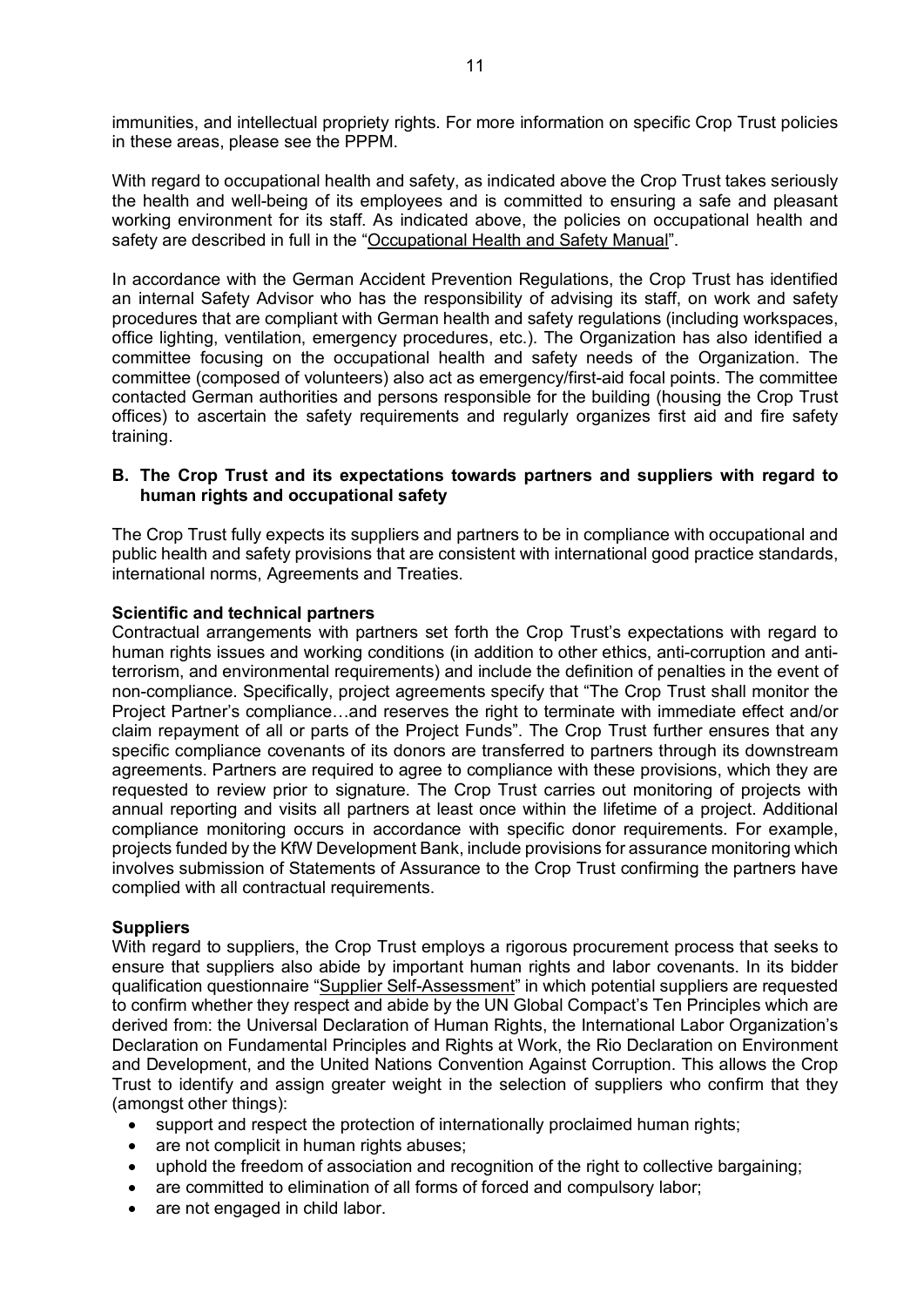For procurement of suppliers over certain thresholds (as defined in the "Procurement Policies and Procedures Manual" and in line with procurement guidelines and regulations of major financing entities such as the EU, the Federal Republic of Germany and its major financing institutions), the Crop Trust engages in a limited or open tender bidding process (according to threshold). As part of this process, applying entities are required to complete a "Declaration of Undertaking" in which they acknowledge and state that they (and any of their sub-contractors) meet the Terms and Conditions of the contract, should they be awarded the tender. These Terms and Conditions cover a range of requirements, amongst which many relating to human rights and occupational safety. For example, by signing this Declaration, bidders commit to complying with and ensuring that their Sub-contractors and major suppliers under the Service Agreement "comply with international environmental and labor standards, consistent with laws and regulations applicable in the country of implementation of the Contract and the fundamental conventions of the International Labor Organization (ILO) and other relevant international treaties" and commit to "implement measures to prevent sexual exploitation and abuse and gender based violence".

Once suppliers are selected, the Service Agreements with those suppliers set forth the Crop Trust's expectations with regard to human rights issues and working conditions (in addition to other ethics, anti-corruption and anti-terrorism, and environmental requirements) and includes provisions to terminate the Service Agreement in the event of non-compliance. Specifically, Service Agreements specify that "The Crop Trust shall monitor the Project Partner's compliance…and reserves the right to terminate with immediate effect and/or claim repayment of all or parts of the Project Funds".

#### **Private Sector partners**

When considering engagement with entities from the private sector, the Crop Trust exerts its due diligence with regard to social responsibilities through a "Due Diligence questionnaire to support the selection of private sector partners". This questionnaire is included in the "Crop Trust Guiding Principles for Engaging with the Private Sector" and seeks to ensure that any private sector entities with which it is considering engaging (and its subsidiaries, affiliates or suppliers) meet certain criteria. These criteria include (but are not limited to):

- Do not contribute to or are otherwise complicit in human rights abuses, tolerate forced or compulsory labor or the use of child labor, are involved in the sale or manufacture of antipersonnel landmines or cluster bombs, or that otherwise do not meet relevant obligations or responsibilities required by relevant UN regulations;
- Has not been involved in any cases of sexual abuse, exploitation, discrimination or harassment;
- Has policies and processes in place to mitigate any risks related to sexual abuse, exploitation, discrimination or harassment;
- Is not involved in the manufacture, sale or distribution of pornography;
- Has a sustainability policy, ethics policy, and/or code of conduct;
- Has a grievance mechanism for hearing, processing, and settling grievances for internal stakeholders (e.g. employees) and/or external stakeholders (e.g. local communities).

The Crop Trust explicitly states in this document, that it will not engage with Private Sector entities that cannot meet these requirements. This allows the Crop Trust to identify and assign greater weight in the selection of suppliers who confirm that they meet these criteria for having acceptable policies in place.

As indicated above, access to effective grievance mechanisms that allow for the early indication of, and prompt remediation of grievances is important. The Crop Trust has the following mechanisms in place to ensure a clear vehicle for feedback or grievances from project partners, suppliers and the general public:

• The Terms and Conditions of Project Agreements include the name and contact information of the counterpart within Trust as well as language regarding discussion between the parties.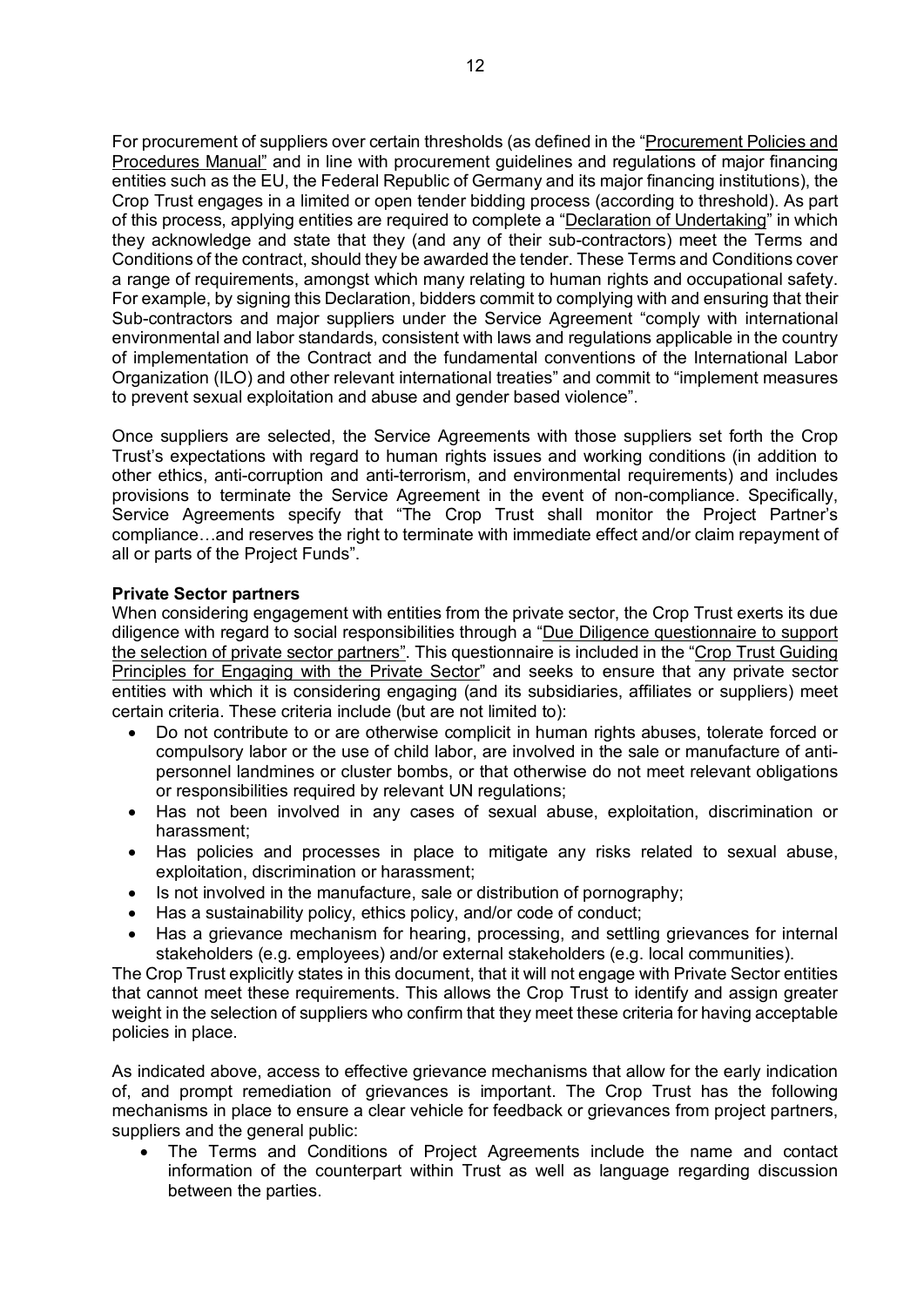- In the case of procurement, suppliers who are responding to tender requests (in the case of larger purchases) are provided with a specific email address to which they are invited to submit their proposals or tender applications. Suppliers are also informed that this email address is to be used in case of feedback or grievances (specifically the wording states: "Please note: for information or feedback on the procurement process, please address your email to procurement@croptrust.org").
- In addition, it is possible for the public to easily submit general or specific feedback or questions to the Crop Trust through the "Contact" button, prominently displayed in the right banner on all pages of its website.

In addition to transparency, these vehicles for feedback and grievances enable the Crop Trust to treat complaints in a structured way and to track them systematically and respond quickly.

# **3. Gender equality and women's empowerment**

The 2030 Agenda for Sustainable Development envisions a world "of universal respect for human rights and human dignity" in which "every woman and girl enjoys full gender equality and all legal, social and economic barriers to their empowerment have been removed." Gender equality and the empowerment of women and girls are central to the 2030 Agenda for Sustainable Development and all 17 of the Sustainable Development Goals (SDGs). The UN SDGs underscore that gender equality is not only a fundamental human right, but a necessary foundation for a peaceful, prosperous and sustainable world.

Gender inequality remains one of the most pervasive forms of discrimination and despite increased awareness and legislative reforms, women are still often prevented from realizing their economic potential due to gender inequity.

The Crop Trust is committed to advancing the agenda of achieving gender equality and women's empowerment and is committed to carrying out its operations in compliance with all applicable laws and regulations, international norms, Conventions, Treaties and Agreements. This includes but is not limited to, compliance with the fundamental conventions of:

- the International Labor Organization;
- the United Nations Universal Declaration of Human Rights;
- the UN Convention on the Elimination of Discrimination against Women (CEDAW);
- the UN Convention on the Rights of Persons with Disabilities;
- the International Covenant on Civil and Political Rights;
- United Nations Guiding Principles on Business and Human Rights;
- the United Nations Sustainable Development Goals;
- the United Nations Security Council Resolutions on Women, Peace and Security.

The Crop Trust is also committed to carrying out its activities in accordance with relevant compliance covenants set forth by the European Union, the Federal Republic of Germany (and its major financing institutions), for example, the principles set forth in KfW Development Bank's Sustainability Guideline "Assessment of Environmental, Social and Climate Performance: Principles and Process" and its declaration on human rights, GIZ's Code of Ethics, as well as relevant compliance covenants of other major financing institutions.

The Crop Trust strives to contribute to improving gender equality and women's empowerment by:

- ensuring equal representation of women in its staff, executive management and its Board (the Crop Trust reports gender balance to its Executive Board each year);
- ensuring equality in all areas of employment including hiring and promotion, and genderparity with regard to access to training;
- ensuring gender-balanced representation in processes, decision-making bodies, leadership structures, as well as in high-level meetings and Crop Trust-organized conferences and opportunities for presentations and statements at such high-level events;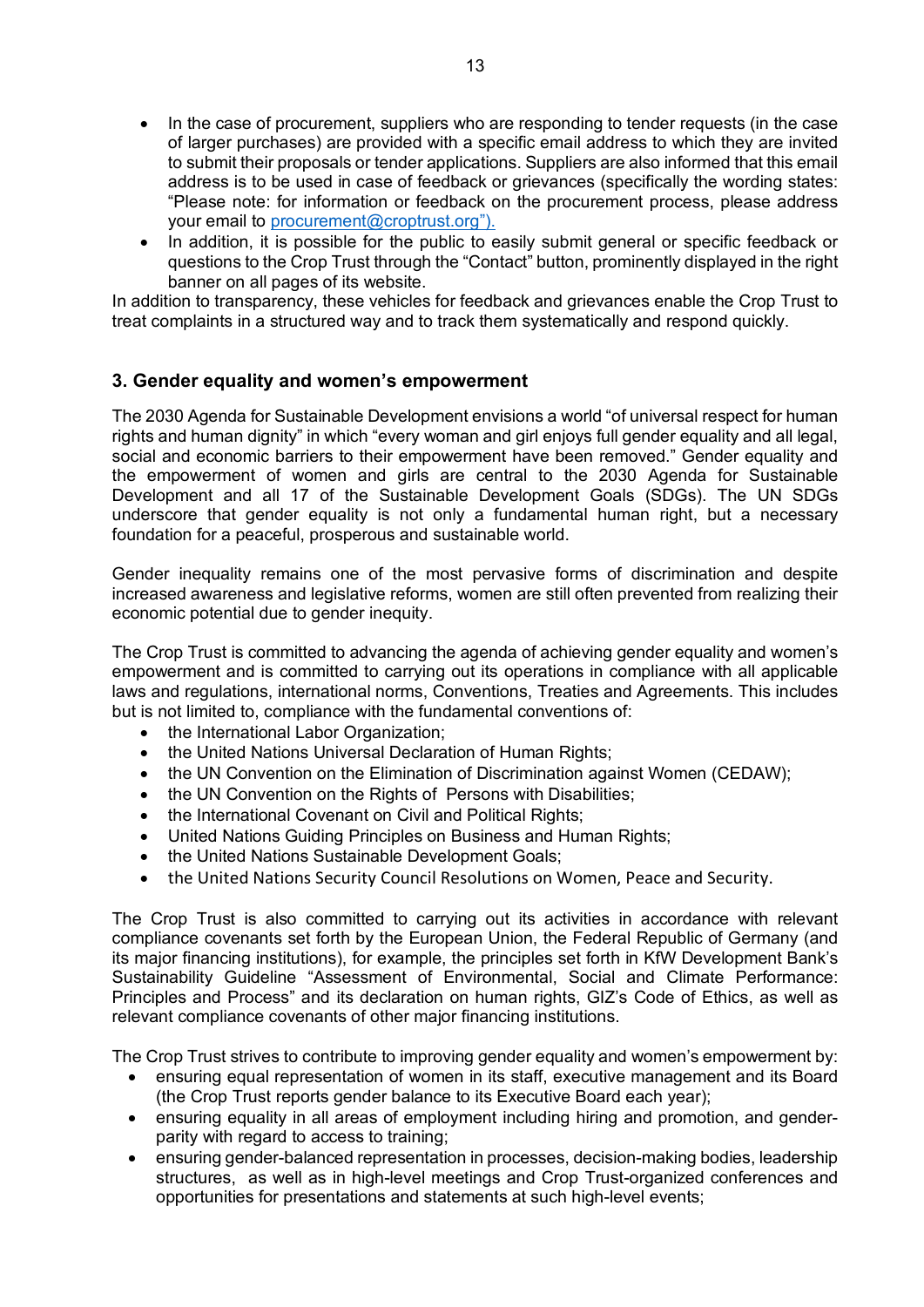- creating an inclusive, diverse and safe working environment. The Crop Trust does not tolerate discrimination, sexual exploitation and abuse or harassment and abuse of authority. Policies which provide such protections are in place as are procedures for reporting cases of exploitation, abuse and harassment (see "Personnel Policies and Procedures Manual");
- requires project partners and suppliers to agree to acknowledge that they respect the principles of the UN Declaration on the Elimination of Violence against Women and the UN Convention on the Elimination of All Forms of Discrimination against Women (CEDAW) in carrying out the project or service and include provisions in Project and Service Agreements for sanctions in case of non-compliance including termination and return of all or part of funds;
- the Crop Trust aims to strengthen the relevance and effectiveness of its scientific endeavors through the lens of gender diversity. We attempt to ensure that men and women are equally represented as project participants in our major projects. In this regard, as part of our contracting process, our Project Agreements in some of our major projects require potential partners to include gender data when they identify the roles and responsibilities, (both technical and managerial) of the institutions and key staff involved in the implementation of the projects to be funded.

# **4. Environment and social responsibility in investment management and procurement**

The Crop Trust is building an endowment fund to secure the funding required to ensure the conservation and availability of crop diversity for food security worldwide. The Crop Trust has implemented a Responsible Investment Policy and considers environmental, social and governance (ESG) integration into its investment process to be an important component of its investment strategy and is in line with its broader mission and objectives. The Crop Trust actively considers responsible investment capabilities when selecting and monitoring its investment managers, encouraging its investment managers to proactively consider and integrate ESG issues.

The Crop Trust is a signatory to the United Nations Principles of Responsible Investment (PRI), an initiative that includes an international network of investors working together to put Responsible Investment into practice. Its goal is to understand the implications of sustainability for investors and support signatories to incorporate these issues into their investment decision making and ownership practices.

#### *Scientific and technical partners*

As indicated section 1.2 above, contractual arrangements with partners set forth the Crop Trust's expectations with regard to environmental and social responsibilities of its prospective partners (in addition to other ethics and financial accountability requirements). Please refer to section 1.2 above for the range of environmental and social requirements of the Crop Trust for its prospective partners. Requirements of Crop Trust partners in the area of financial accountability is covered in the separate Crop Trust "Statement on Financial Accountability, Due Diligence, Anti-Corruption and Other Financial Crimes".

"Project Agreements" that are signed with project partners include the definition of penalties in the event of non-compliance with its expectations regarding environmental and social responsibilities and other contractual responsibilities. Specifically, Project Agreements specify that "The Crop Trust shall monitor the Project Partner's compliance…and reserves the right to terminate with immediate effect and/or claim repayment of all or parts of the Project Funds". The Crop Trust further ensures that any specific compliance covenants of its donors are transferred to partners through its downstream agreements. Partners are required to agree to compliance with these provisions, which they are requested to review prior to signature. The Crop Trust carries out monitoring of projects with annual reporting and conducts visits to all partners at least once within the lifetime of a project. Additional compliance monitoring occurs in accordance with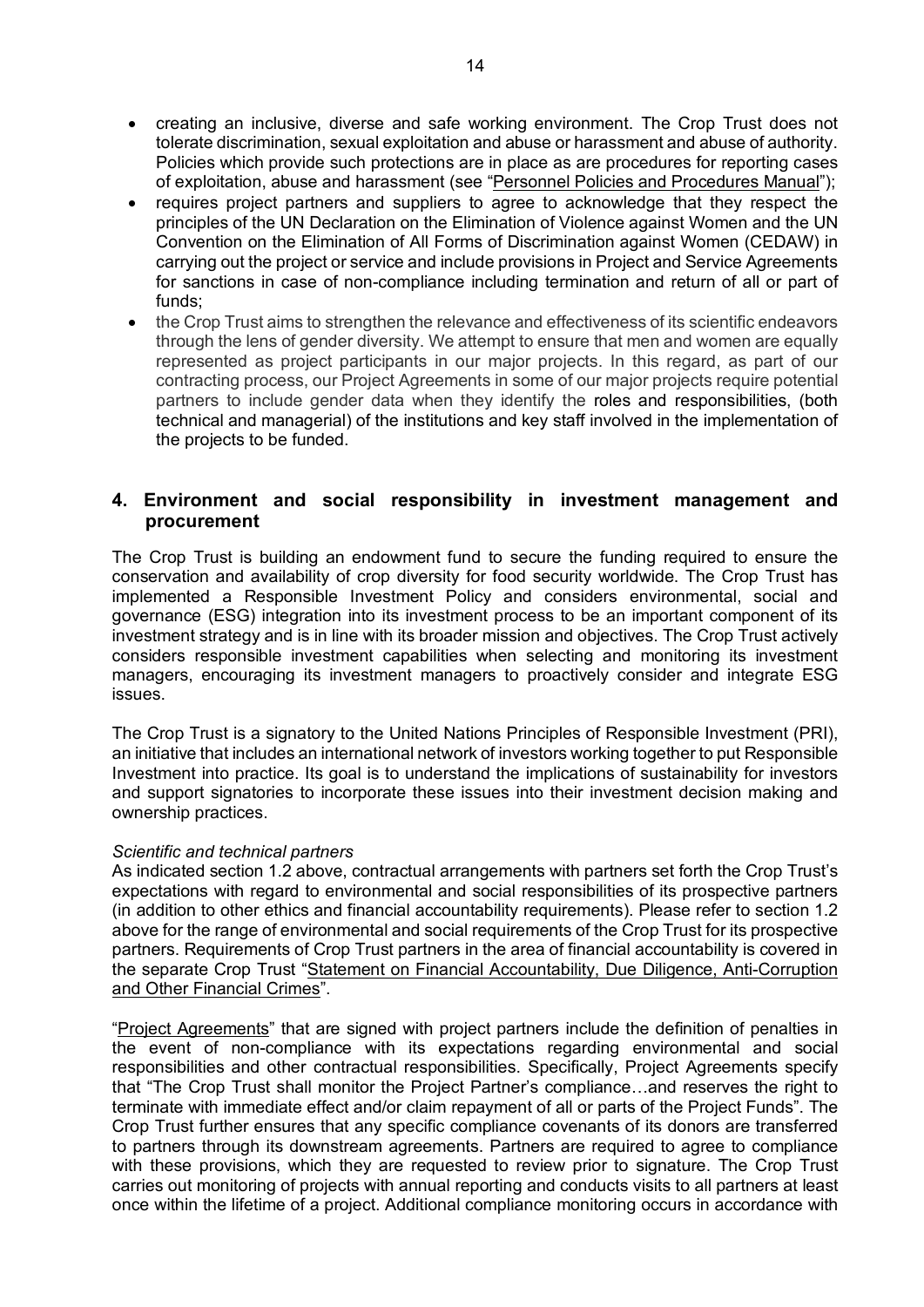specific donor requirements. For example, projects funded by the KfW Development Bank, include provisions for assurance monitoring which involves submission of Statements of Assurance to the Crop Trust confirming the partners have complied with all contractual requirements.

#### *Suppliers*

The Crop Trust's suppliers are also required to comply with a range of environmental and social responsibilities in line with international standards and conventions (as indicated above in this document in Section 1.2) and are required to declare their compliance with the UN Global Compact's Ten Principles in the bidding qualification process through the "Supplier Self-Assessment" (see section 1.2 above for more information).

As indicated in Section 1.2 of this document above, potential suppliers of goods and services exceeding certain established monetary thresholds (as defined in the "Procurement Policies and Procedures Manual" and in line with procurement guidelines and regulations of major financing entities such as the EU, the Federal Republic of Germany and its major financing institutions), are required to participate in an open tender bidding process (according to threshold). As part of this process, applying entities are required to complete a "Declaration of Undertaking" in which they acknowledge and state that they (and any of their sub-contractors) meet the Terms and Conditions of the contract, should they be awarded the tender. These Terms and Conditions cover a range of requirements relating to environmental and social responsibilities, including human rights and occupational safety (as well as financial accountability). For example in relation to environmental and social responsibilities, by signing this Declaration, bidders commit to complying with and ensuring that their Sub-contractors and major suppliers under the Service Agreement "comply with international environmental and labor standards, consistent with laws and regulations applicable in the country of implementation of the Contract and the fundamental conventions of the International Labor Organization (ILO) and other relevant international treaties".

As indicated above, once suppliers are selected, the Service Agreements with those suppliers set forth the Crop Trust's expectations with regard to environmental and social responsibilities including human rights issues and working conditions as well as other ethics, anti-corruption and anti-terrorism requirements) and includes provisions to terminate the Project and Service Agreements in the event of non-compliance with provisions to claim repayment of all or parts of the Project Funds.

#### *Private sector partners – charitable contributions*

When considering engagement with entities from the private sector, the Crop Trust exerts its due diligence with regard to environmental and social responsibilities as they relate to the Organization's association with such entities through a "Due Diligence Questionnaire to Support the Selection of Private Sector Partners". This questionnaire is included in the "Crop Trust Guiding Principles for Engaging with the Private Sector" and seeks to ensure that any private sector entities with which it is considering engaging:

- Do not contribute to or are otherwise complicit in human rights abuses, tolerate forced or compulsory labor or the use of child labor, are involved in the sale or manufacture of antipersonnel landmines or cluster bombs, or that otherwise do not meet relevant obligations or responsibilities required by relevant UN regulations;
- Are not engaged in any activities which are inconsistent with sanctions established by the United Nations Security Council or other similar measures (including engaging in or financing terrorist activities);
- Support a precautionary approach to work against corruption in all its forms, including extortion and bribery;
- Demonstrate commitment to meeting the principles of the United Nations Global Compact or the United Nations Guiding Principles on Business and Human Rights;
- Undertake initiatives to promote greater environmental responsibility and encourage the development and diffusion of environmentally friendly technologies.